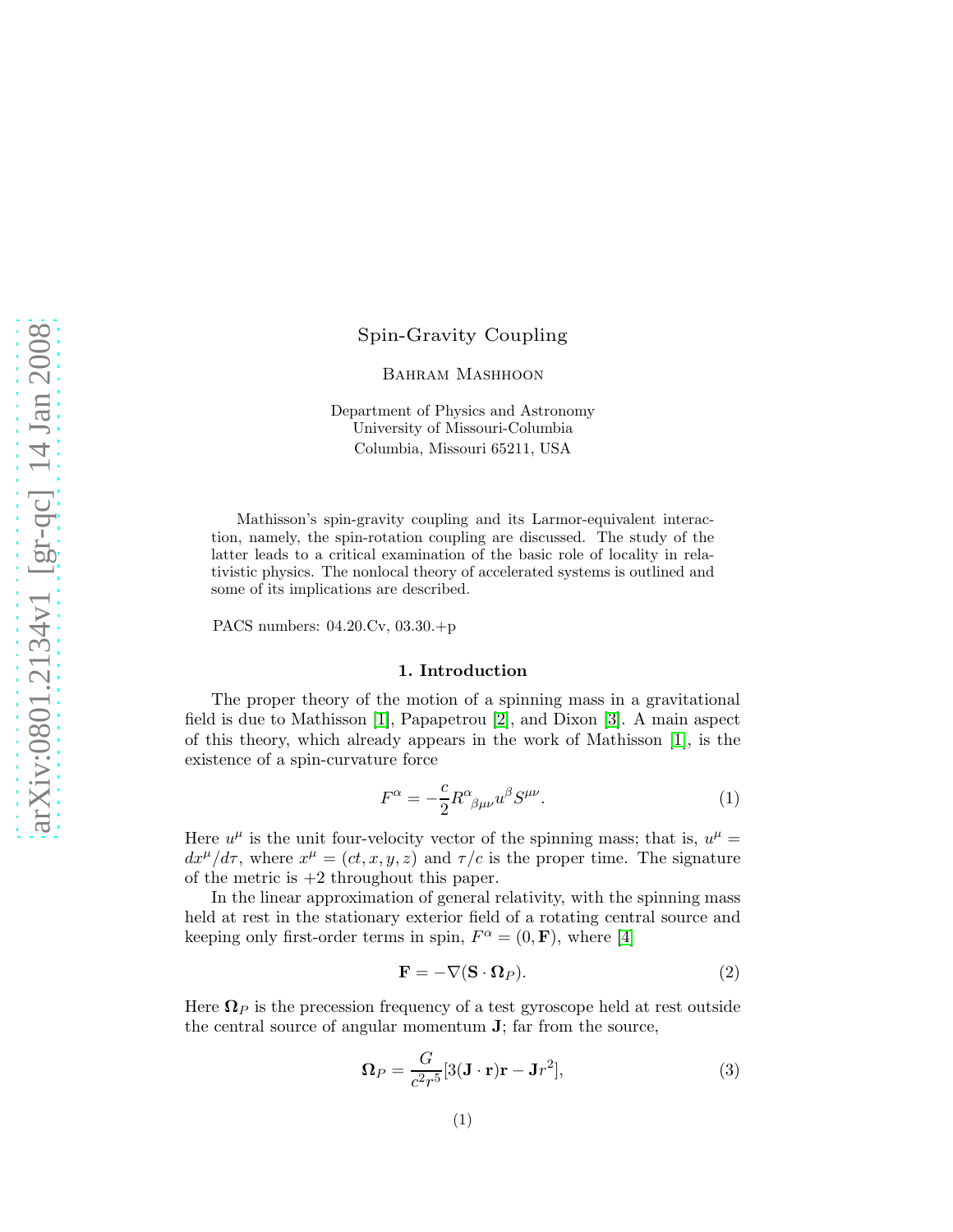so that  $c\Omega_P = \mathbf{B}_q$  is the familiar dipolar gravitomagnetic field of the source.

It follows from Eq. [\(2\)](#page-0-0) that one can define the Hamiltonian for the spingravity coupling as

<span id="page-1-0"></span>
$$
\mathcal{H} = \mathbf{S} \cdot \mathbf{\Omega}_P. \tag{4}
$$

This Mathisson Hamiltonian is a direct analogue of  $-\mu \cdot \mathbf{B}$  coupling in electrodynamics [\[5\]](#page-8-4). Imagine now the test gyroscope that is held at rest but precesses with frequency  $\Omega_P$  as before. If the gravitational interaction is turned off, the gyro keeps its direction fixed with respect to the background global inertial frame by the principle of inertia. The former precessional motion is recovered, however, from the viewpoint of a local observer that is at rest in a frame of reference rotating with frequency  $\mathbf{\Omega} = -\mathbf{\Omega}_P$ . This is an instance of the gravitational Larmor theorem [\[5\]](#page-8-4), which follows from Einstein's principle of equivalence. To this latter motion in the rotating frame, one can associate a new Hamiltonian  $\mathcal{H}'$ , which can be obtained from H by replacing  $\Omega_P$  with  $-\Omega$ . Thus the Hamiltonian due to the coupling of spin with rotation is given by

<span id="page-1-1"></span>
$$
\mathcal{H}' = -\mathbf{S} \cdot \mathbf{\Omega}.\tag{5}
$$

The classical couplings [\(4\)](#page-1-0) and [\(5\)](#page-1-1) are expected to be valid for intrinsic spin as well. This is mainly based on the study of relativistic wave equations in gravitational fields and accelerated frames of reference, see [\[6\]](#page-8-5) for some examples; a more complete discussion as well as list of references is given in [\[7\]](#page-8-6).

It follows from the inertia of intrinsic spin that to every spin Hamiltonian in a laboratory fixed on the Earth, one must add

<span id="page-1-2"></span>
$$
\delta \mathcal{H} \approx -\mathbf{S} \cdot \mathbf{\Omega}_{\oplus} + \mathbf{S} \cdot \mathbf{\Omega}_{P\oplus}. \tag{6}
$$

For a spin- $\frac{1}{2}$  particle, the spin-rotation part of Eq. [\(6\)](#page-1-2) implies that the maximum energy difference between spin-up and spin-down states is  $\hbar\Omega_{\oplus} \approx$  $10^{-19}$ eV. As pointed out in [\[8\]](#page-8-7), the experimental results of [\[9\]](#page-8-8) constitute an indirect measurement of this coupling. Further evidence in this direction, based on an analysis of the muon  $g - 2$  experiment, is discussed in [\[10\]](#page-8-9); for other observational aspects of spin-rotation coupling see [\[7\]](#page-8-6). Moreover, the corresponding energy difference for the spin-gravity term in Eq. [\(6\)](#page-1-2) is  $\hbar\Omega_{P\oplus} \approx 10^{-29}$  eV. As discussed in [\[7\]](#page-8-6), even in a space-borne laboratory in orbit around Jupiter, this Mathisson coupling would still be too small to be measurable at present by several orders of magnitude. An interesting recent discussion of the theoretical as well as observational aspects of spin-gravity coupling is contained in [\[11\]](#page-8-10).

Finally, a fundamental aspect of the Mathisson coupling should be noted here: For a classical gyro, its spin is proportional to its mass and the gravitational force [\(2\)](#page-0-0) is then proportional to the mass of the gyro, as it should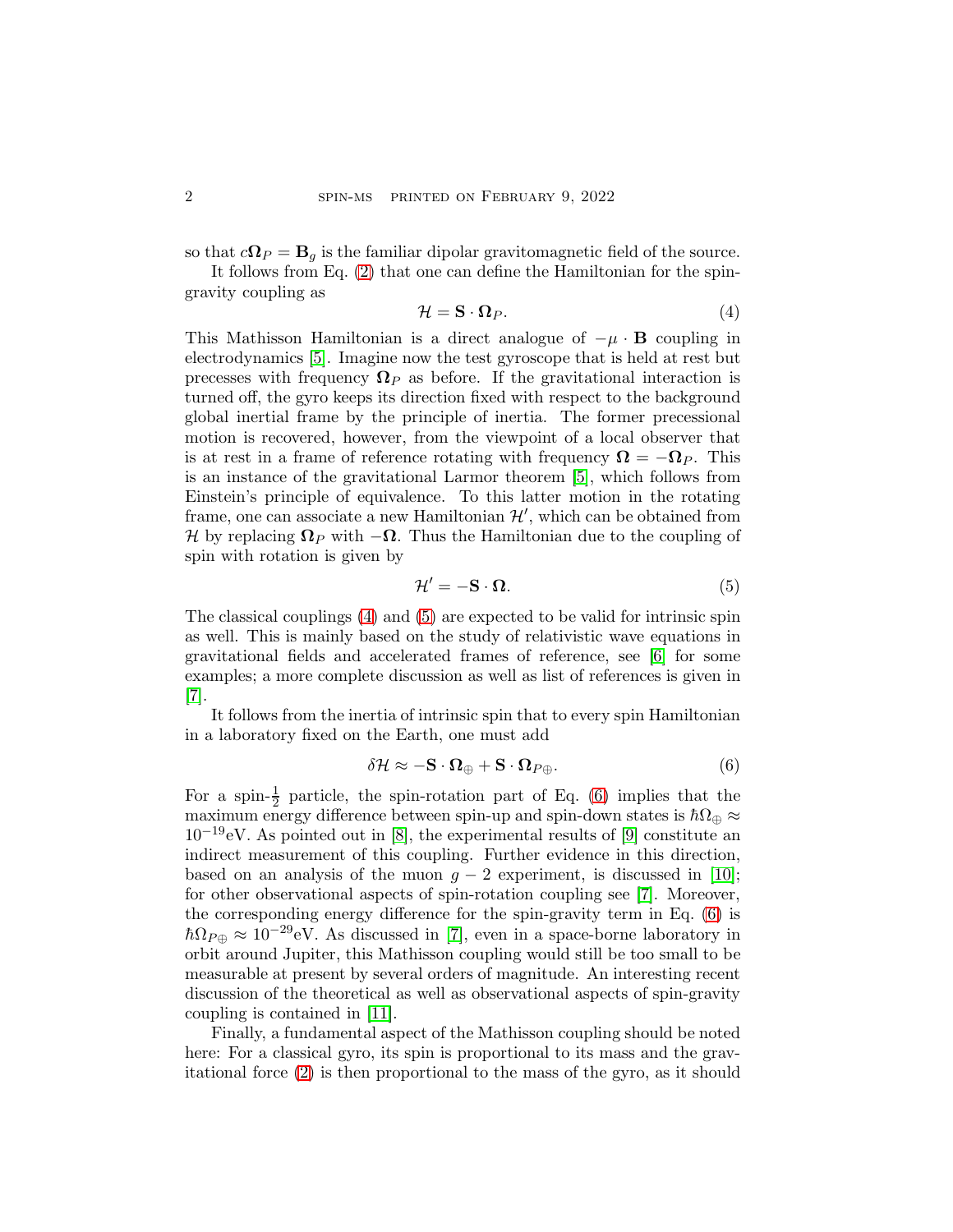be; however, for a spin- $\frac{1}{2}$  particle, the magnitude of spin is  $\hbar/2$  and the corresponding gravitational Stern-Gerlach force [\(2\)](#page-0-0) violates the universality of free fall. Thus the weight of a neutron with spin up is generally different from the weight of the same neutron with spin down; however, this effect is too small to be measurable in the foreseeable future [\[7\]](#page-8-6). Nevertheless, this observation indicates that the simple coupling [\(4\)](#page-1-0) for intrinsic spin as well as its Larmor-equivalent [\(5\)](#page-1-1) could have consequences that are of basic significance for relativity theory and gravitation. This important point constitutes the main theme of this paper and will be illustrated in subsequent sections. In practice, it is indeed much simpler to work with [\(5\)](#page-1-1) than with [\(4\)](#page-1-0); therefore we concentrate on the photon spin-rotation coupling in the rest of this paper.

# 2. Photon helicity-rotation coupling

<span id="page-2-0"></span>Consider a thought experiment in which an observer rotates uniformly with frequency  $\Omega$  about the direction of propagation of an incident plane monochromatic electromagnetic wave of frequency  $\omega$ . The object of the experiment is to measure  $\omega'$ , the wave frequency according to the rotating observer. Specifically, we assume that the wave propagates along the z direction and the observer follows a circle of radius  $r$  about the origin of spatial coordinates in the  $(x, y)$  plane. The natural orthonormal tetrad frame associated with the observer is given by

$$
\lambda^{\mu}_{(0)} = \gamma(1, -\beta \sin \varphi, \beta \cos \varphi, 0), \tag{7}
$$

$$
\lambda^{\mu}_{(1)} = (0, \cos \varphi, \sin \varphi, 0), \tag{8}
$$

$$
\lambda^{\mu}_{(2)} = \gamma(\beta, -\sin\varphi, \cos\varphi, 0),\tag{9}
$$

$$
\lambda^{\mu}_{(3)} = (0, 0, 0, 1). \tag{10}
$$

Here  $\varphi = \Omega t = \gamma \Omega \tau / c$ ,  $\beta = r \Omega / c$ , and  $\gamma = (1 - \beta^2)^{-1/2}$ . The observer's local temporal axis is along its four-velocity  $\lambda^{\mu}_{(0)}$  and its spatial frame  $\lambda^{\mu}$  $\dot{\left( i\right) }$  $i = 1, 2, 3$ , is such that its axes point along the radial, tangential, and z directions, respectively.

According to the standard Doppler effect, the frequency of the wave measured by the observer is  $\omega'_D = -k_\mu \lambda^\mu_{(0)} = \gamma \omega$ , where the Lorentz factor accounts for time dilation. In this general approach, the rotating observer is assumed to be pointwise inertial and hence at rest in a comoving inertial frame ("hypothesis of locality") and the Doppler effect follows from the invariance of the phase of the wave under Lorentz transformations between the global background inertial frame and the instantaneous inertial frames of the observer.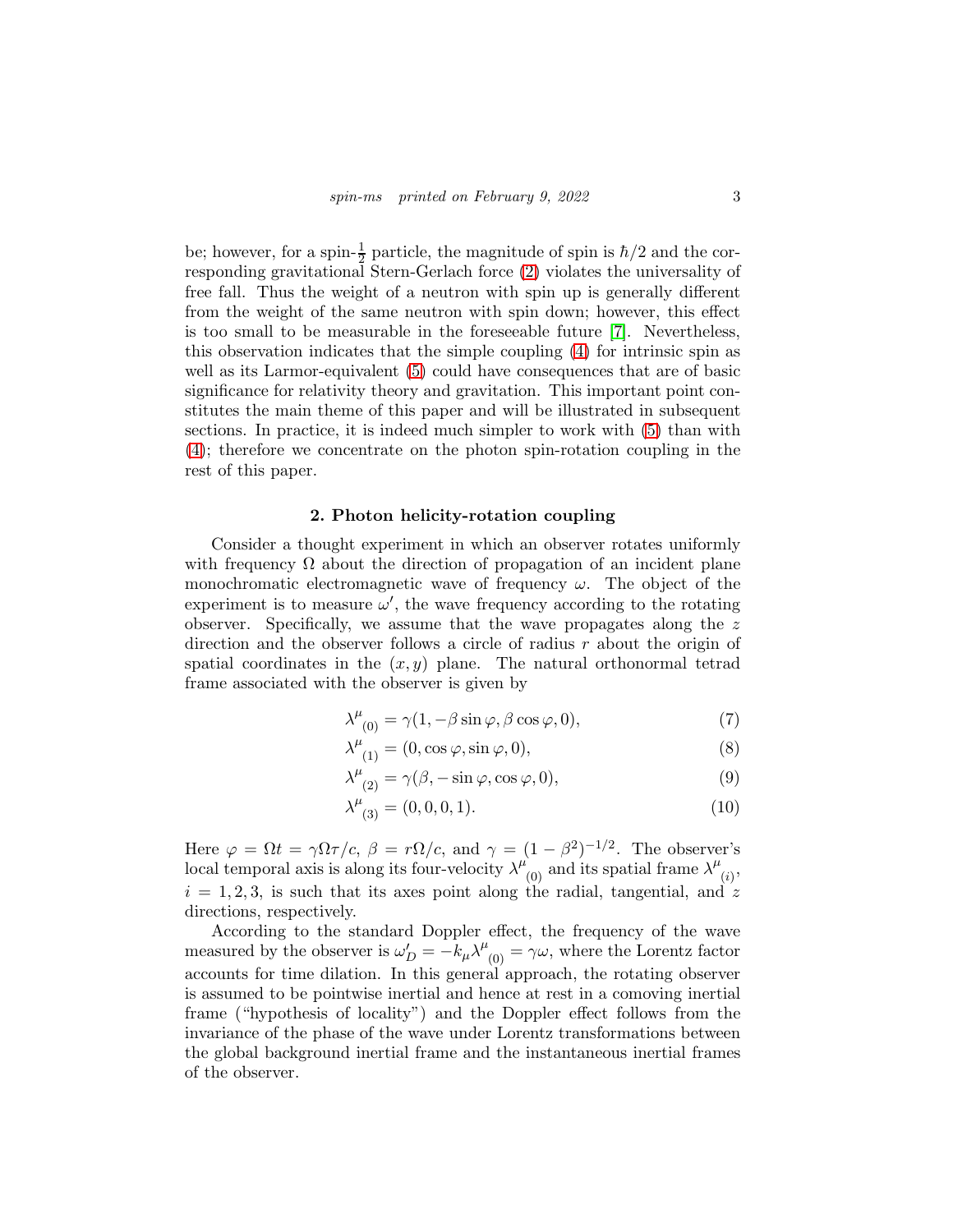There is, however, another way to measure frequency based on the fact that at least a few periods of the wave must be registered before the observer can determine  $\omega'$ . To this end, we suppose that the observer can make pointwise determinations of the incident field. The result can be expressed in terms of instantaneous Lorentz transformations or equivalently as

<span id="page-3-3"></span>
$$
F_{(\alpha)(\beta)}(\tau) = F_{\mu\nu} \lambda^{\mu}{}_{(\alpha)} \lambda^{\nu}{}_{(\beta)}.
$$
\n(11)

This quantity, upon Fourier analysis, yields [\[12\]](#page-8-11)

<span id="page-3-0"></span>
$$
\omega' = \gamma(\omega \mp \Omega). \tag{12}
$$

The upper (lower) sign refers to an incident positive (negative) helicity wave. For the photon energy, we find that

<span id="page-3-1"></span>
$$
E' = \gamma(E \mp \hbar \Omega),\tag{13}
$$

where  $\pm \hbar$  is the photon helicity. Thus Eqs. [\(12\)](#page-3-0) and [\(13\)](#page-3-1) contain, in addition to the transverse Doppler effect, the influence of the spin-rotation coupling. Eq. [\(12\)](#page-3-0) can be written as  $\omega' = \omega'_D(1 \mp \Omega/\omega)$ , where  $\Omega/\omega$  is the ratio of the reduced wavelength of the radiation  $\lambda/(2\pi)$  to the acceleration length  $\mathcal L$  of the observer,  $\mathcal L = c/\Omega$ . The Doppler effect is recovered when this ratio vanishes in the JWKB limit.

For oblique incidence, the analogue of Eq. [\(13\)](#page-3-1) is

<span id="page-3-2"></span>
$$
E' = \gamma (E - \hbar M \Omega), \tag{14}
$$

where  $\hbar M$  is the total angular momentum of the radiation along the axis of rotation. Thus  $\omega' = \gamma(\omega - M\Omega)$ , where  $M = 0, \pm 1, \pm 2, \dots$ , for a scalar or a vector field, while  $M \pm \frac{1}{2} = 0, \pm 1, \pm 2, \dots$ , for a Dirac field. In the JWKB approximation, Eq. [\(14\)](#page-3-2) may be expressed as  $E' = \gamma (E - \mathbf{J} \cdot \mathbf{\Omega})$ ; hence,  $E' = \gamma (E - \mathbf{v} \cdot \mathbf{p}) - \gamma \mathbf{S} \cdot \mathbf{\Omega}$ , where  $\mathbf{J} = \mathbf{r} \times \mathbf{p} + \mathbf{S}$  and  $\mathbf{v} = \mathbf{\Omega} \times \mathbf{r}$ . It is important to note that  $\omega'$  vanishes for  $\omega = M\Omega$ , while  $\omega'$  can be negative for  $\omega < M\Omega$ . The former circumstance poses a basic difficulty, while the latter is a consequence of the absolute character of accelerated motion [\[12\]](#page-8-11).

It is useful to provide an intuitive explanation for the appearance of the spin-rotation term in Eq.  $(12)$ . In an incident positive (negative) helicity wave, the electric and magnetic fields rotate with frequency  $\omega$  in the positive (negative) sense about the direction of propagation of the wave. The observer rotates about this direction with frequency  $\Omega$ ; therefore, relative to the observer, the electric and magnetic fields of the incident wave rotate with frequency  $\omega - \Omega$  ( $\omega + \Omega$ ) in the positive (negative) helicity case. While the relative circular motion accounts for the subtraction (addition) of frequencies, the Lorentz factor in Eq. [\(12\)](#page-3-0) takes care of time dilation. This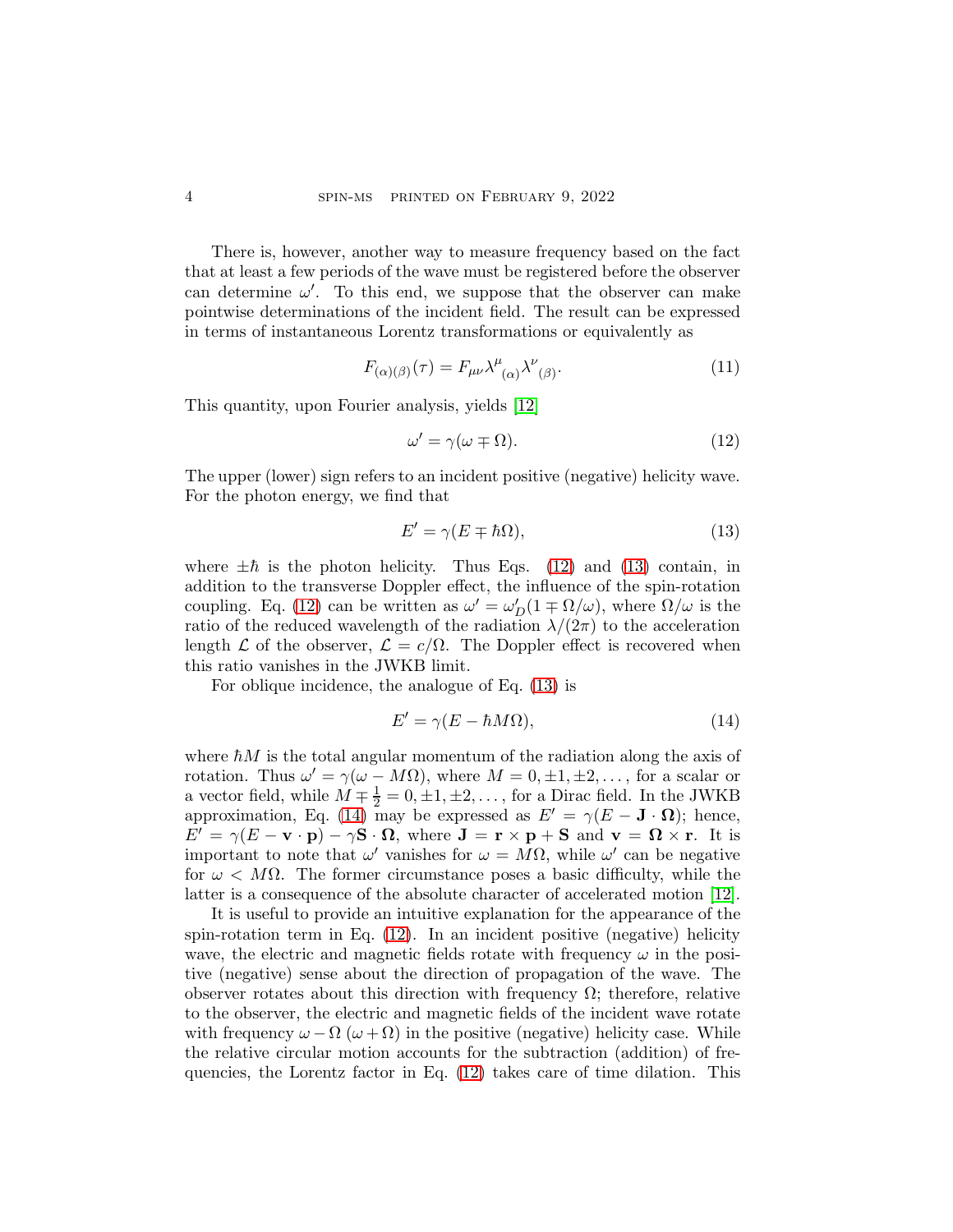factor is unity for the rotating observer at  $r = 0$ , hence  $\omega' = \omega \mp \Omega$  in this case; the fact that only the Lorentz factor distinguishes rotating observers at different radii in Eq. [\(12\)](#page-3-0) follows intuitively from the circumstance that each such observer is locally equivalent to the one at  $r = 0$ , since each is locally a center of rotation of frequency  $Ω$ .

The existence of spin-rotation coupling in Eq.  $(12)$  can be observationally demonstrated by various means including the GPS, where it accounts for the phenomenon of phase wrap-up. That is, for  $\gamma \ll 1$  and  $\Omega \ll \omega$ ,  $\omega' \approx \omega \mp \Omega$ has been verified with  $\omega/(2\pi) \sim 1$  GHz and  $\Omega/(2\pi) \sim 8$  Hz [\[13\]](#page-8-12). Further observational aspects of Eq. [\(12\)](#page-3-0) are discussed in [\[14\]](#page-8-13).

The exact result  $\omega' = \gamma(\omega - \Omega)$  for incident positive-helicity radiation has a fundamental consequence that must now be addressed. This relation implies that  $\omega' = 0$  for  $\omega = \Omega$ . The incident radiation stands completely still with respect to all observers that uniformly rotate with frequency  $\omega$ about the direction of propagation of the wave. That by a mere rotation an observer can stand still with an electromagnetic wave is analogous to the pre-relativistic formula for the Doppler effect where an observer moving with speed  $c$  along a beam of light would see an electromagnetic field that is spatially oscillatory but at rest. This paradoxical circumstance played a role in Einstein's path to relativity theory (see p. 53 of [\[15\]](#page-8-14), which contains Einstein's autobiographical notes). The origin of this defect in Eq. [\(12\)](#page-3-0) must be sought in Eq. [\(11\)](#page-3-3), namely the assumption that the field measured by the rotating observer is pointwise the same as that measured by the momentarily comoving inertial observer ("hypothesis of locality"); a brief critique of this notion of locality is contained in the next section. The other nonlocal assumption, involving the Fourier analysis of the measured field, is reasonable, since a number of periods of the wave must be received by the accelerated observer before  $\omega'$  could be adequately measured.

## 3. Hypothesis of locality

According to the standard theory of relativity, Lorentz invariance is extended to accelerated observers in Minkowski spacetime via the hypothesis of locality, namely, the assumption that an accelerated observer, at each instant along its worldline, is momentarily equivalent to an otherwise identical hypothetical comoving inertial observer. For time determination, this assumption reduces to the clock hypothesis. Thus an accelerated observer is pointwise inertial and this supposition provides operational significance for Einstein's principle of equivalence [\[16\]](#page-8-15).

Regarding the source of this important postulate of relativity theory, it must be noted that Lorentz introduced it as an approximation in his discussion of the Lorentz-Fitzgerald contraction of electrons in curvilinear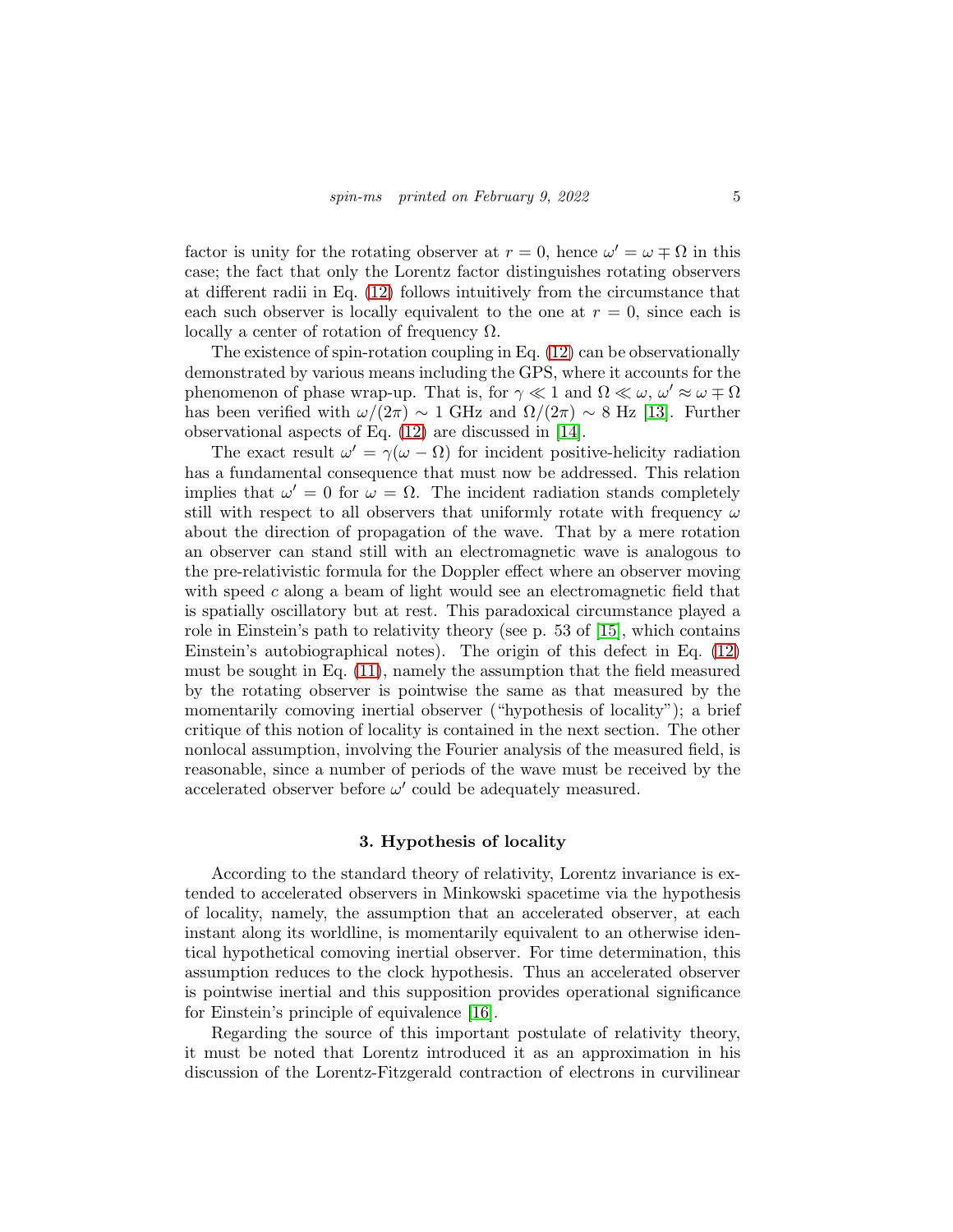motion (see section 183 of [\[17\]](#page-8-16)). Einstein mentioned it in his discussion of accelerated systems (see p. 60 of [\[18\]](#page-8-17)). Weyl likened it to the assumption of adiabaticity in thermodynamics (see pp. 176-177 of [\[19\]](#page-8-18)).

The locality assumption originates from Newtonian mechanics, where the state of a particle is determined by its position and velocity. The accelerated observer shares the same state with the comoving inertial observer; hence, locality is exact and no new physical assumption is needed if all physical phenomena could be reduced to pointlike coincidences of classical particles and null rays. However, when wave phenomena are taken into consideration, the locality hypothesis would be approximately valid whenever  $\lambda \ll \mathcal{L}$ . Here  $\lambda$  is the characteristic wavelength of the phenomena under observation and  $\mathcal{L}$ , the acceleration length, is the characteristic length scale for the variation of the state of the observer. In practice, deviations from locality are expected to be of order  $\lambda/\mathcal{L}$  and are generally very small, since L is quite long; for instance,  $c^2/g_{\oplus} \approx 1$  lyr and  $c/\Omega_{\oplus} \approx 28$  AU for an observer in a laboratory fixed on the Earth. The consistency of these ideas can be illustrated by two examples of general interest.

Imagine a classical charged particle of mass  $m$  and charge  $q$  that is subject to an external force  $\mathbf{F}_{ext}$ . The accelerated charge radiates electromagnetic radiation with characteristic wavelength  $\lambda \sim \mathcal{L}$ . The hypothesis of locality is thus violated since  $\lambda/\mathcal{L} \sim 1$ . This means that the state of the charged particle cannot be given at each instant by its position and velocity alone. This is consistent with the equation of motion of the particle, which reduces to the Abraham-Lorentz equation

$$
m\frac{d\mathbf{v}}{dt} - \frac{2}{3}\frac{q^2}{c^3}\frac{d^2\mathbf{v}}{dt^2} + \dots = \mathbf{F}_{\text{ext}}
$$
(15)

in the nonrelativistic approximation.

Consider next muon decay in a storage ring [\[20\]](#page-8-19). This experiment has verified with good accuracy relativistic time dilation  $\tau_{\mu} = \gamma \tau_{\mu}^0$ , where  $\tau_{\mu}^0$  is the lifetime of the muon at rest. To mimic the circular acceleration of a muon in a storage ring and take the quantum nature of this particle into account, one can suppose that the muon decays from a high-energy Landau level in a constant magnetic field. Based on the detailed calculation reported in [\[21\]](#page-8-20),

<span id="page-5-0"></span>
$$
\tau_{\mu} \approx \gamma \tau_{\mu}^{0} \left[ 1 + \frac{2}{3} \left( \frac{\lambda_{C}}{\mathcal{L}} \right)^{2} \right],\tag{16}
$$

where  $\lambda_C$  is the Compton wavelength of the muon and  $\mathcal{L} = c^2/a$ , where  $a \sim 10^{18} g_{\oplus}$  is the effective acceleration of the muon. The correction to the standard formula in Eq. [\(16\)](#page-5-0) is very small ( $\sim 10^{-25}$ ), but nonzero.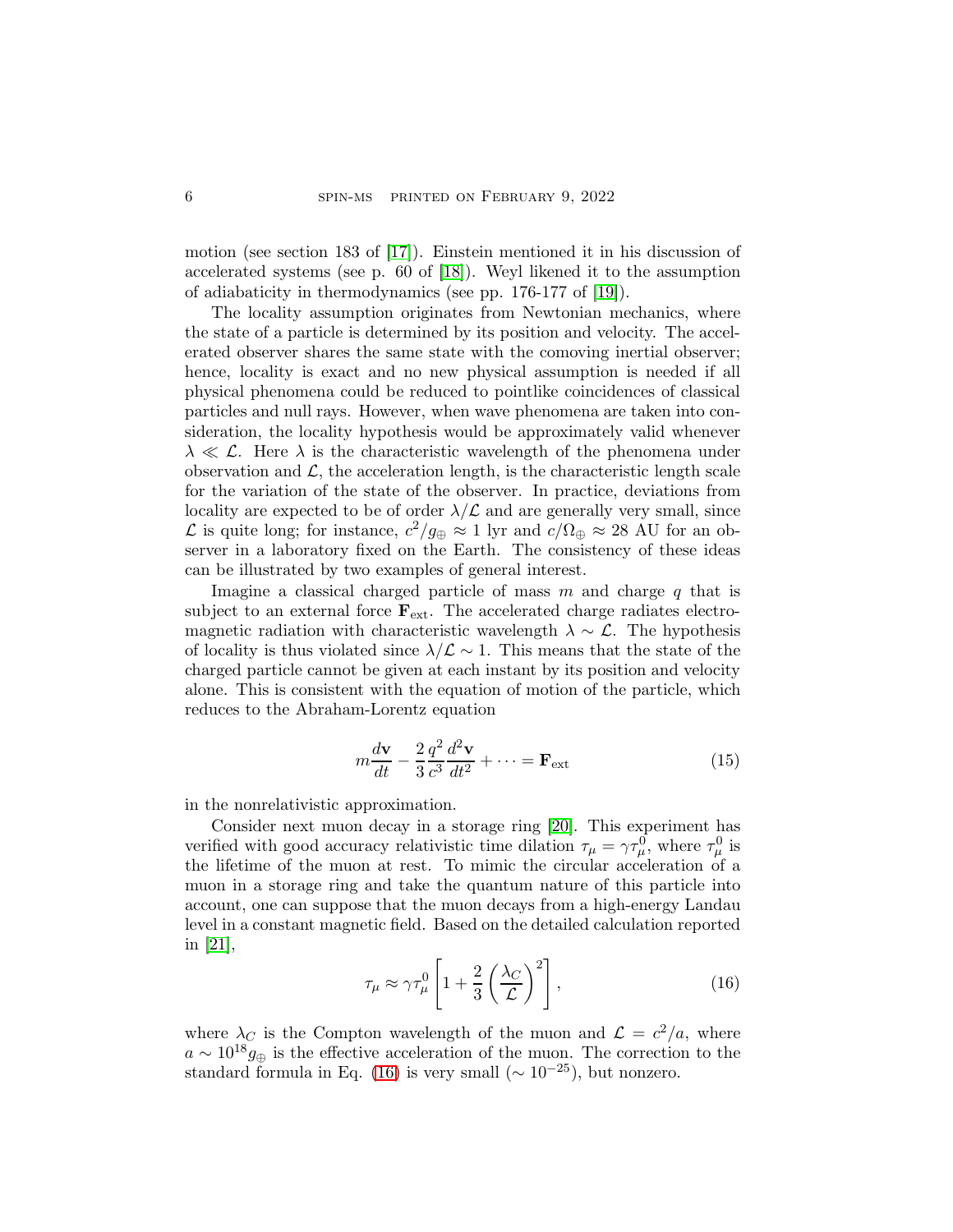## 4. Nonlocality

To go beyond the hypothesis of locality, let us return to Eq. [\(11\)](#page-3-3) and consider its generalization. Let  $\mathcal{F}_{(\alpha)(\beta)}(\tau)$  be the field that is actually measured by the accelerated observer. Here  $\tau$  is measured by the background inertial observers using  $d\tau = c dt / \gamma$ . The most general linear relationship between  $\mathcal{F}_{(\alpha)(\beta)}(\tau)$  and the field measured by the infinite sequence of comoving inertial observers, given by Eq. [\(11\)](#page-3-3), that preserves causality is given by [\[22\]](#page-8-21)

<span id="page-6-0"></span>
$$
\mathcal{F}_{(\alpha)(\beta)}(\tau) = F_{(\alpha)(\beta)}(\tau) + \int_{\tau_0}^{\tau} K_{(\alpha)(\beta)}(\gamma)(\delta)(\tau, \tau') F_{(\gamma)(\delta)}(\tau') d\tau'. \tag{17}
$$

Here  $\tau_0$  is the instant at which the acceleration is turned on and the kernel K is such that it vanishes in the absence of acceleration. The integral in Eq. [\(17\)](#page-6-0) has the form of an average over the past worldline of the accelerated observer; moreover, it is expected to vanish in the JWKB limit  $(\lambda/\mathcal{L} \rightarrow$ 0). It is a consequence of the Volterra-Tricomi theorem [\[23\]](#page-8-22) that under reasonable physical conditions the relationship between  $\mathcal{F}_{(\alpha)(\beta)}$  and  $F_{(\alpha)(\beta)}$ is unique.

How should the kernel be determined? This involves various complications [\[22\]](#page-8-21), but a key idea is that the kernel should be so chosen as to prevent the circumstance encountered in section [2.](#page-2-0) That is, we introduce the fundamental postulate that a basic radiation field can never stand completely still with respect to an arbitrary observer. A detailed treatment of the nonlocal theory of accelerated systems is contained in [\[24\]](#page-9-0) and the references cited therein. This theory is in agreement with available observational data; moreover, it forbids the existence of a fundamental scalar (or pseudoscalar) field.

What are the implications of nonlocality for the photon helicity-rotation coupling in the thought experiment of section [2?](#page-2-0) There are basically two aspects of the problem that are altered by nonlocality:

(i) As determined by the rotating observer, for  $\omega > \Omega$  the amplitude of the positive-helicity incident wave is enhanced, while the amplitude of the negative-helicity wave is diminished.

(ii) For  $\omega = \Omega$ , the field is not static in the positive helicity case; instead, it varies like t as in the case of resonance.

It is important to verify these purely nonlocal effects experimentally. The task here is complicated by the fact that the behavior of rotating measuring devices must be known. An interesting discussion of such issues of principle is contained in [\[25\]](#page-9-1). We therefore turn to a different approach based on the correspondence principle in nonrelativistic quantum mechanics. The study of electrons in rotational motion within the framework of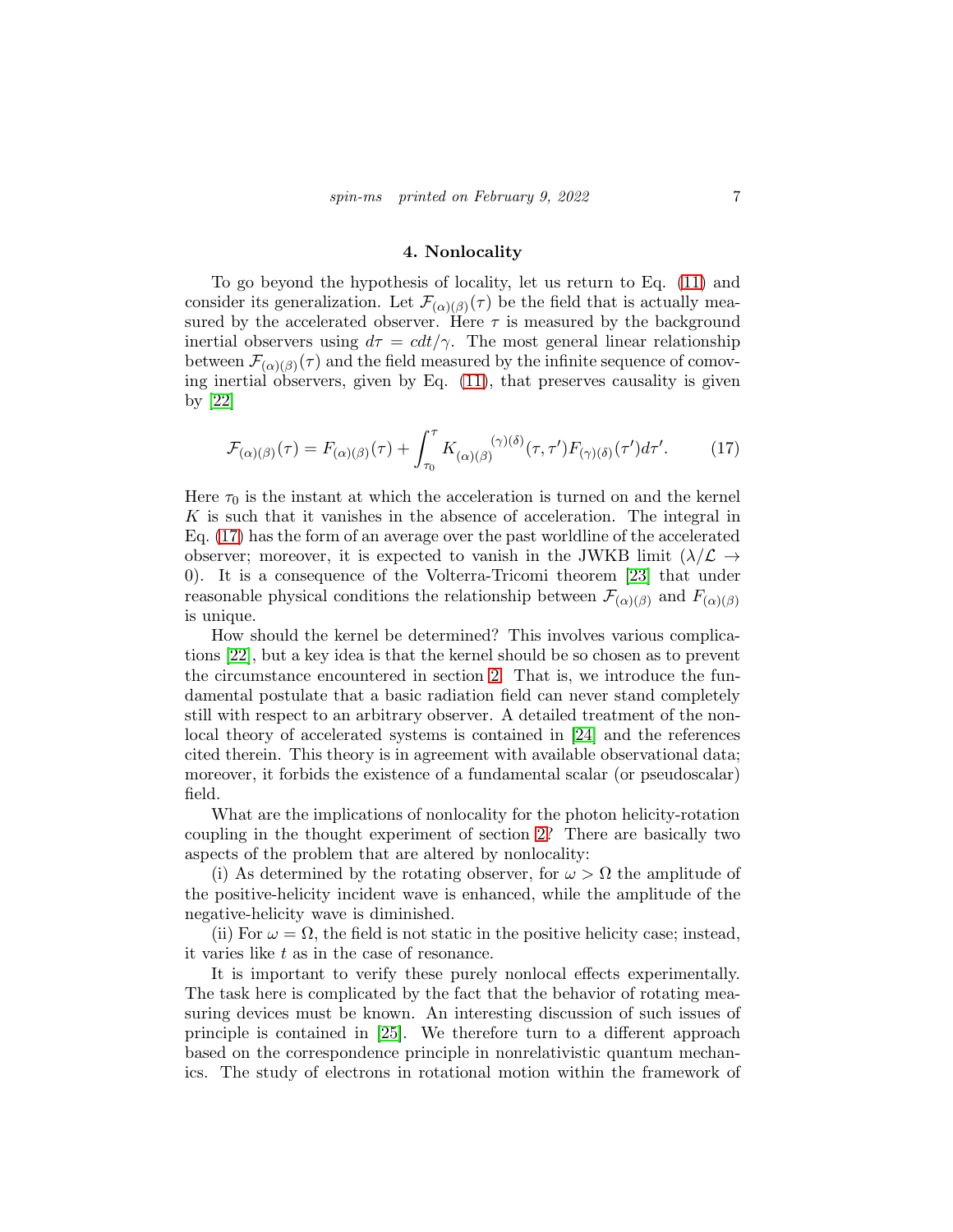quantum theory could shed light on the question of the correct classical theory of accelerated systems.

In connection with (i), the cross section  $\sigma$  for the photoionization of hydrogen atom has been studied with the electron in a circular state with respect to the incident radiation that would correspond to the motion of the observer in section [2.](#page-2-0) A detailed investigation reveals that  $\sigma_+ > \sigma_-$ , where  $\sigma_{+}(\sigma_{-})$  is the cross section in the case that the electron rotates in the same (opposite) sense as the helicity of the incident radiation [\[26\]](#page-9-2).

The situation in (ii) can be mimicked by the transition of an electron in a circular "orbit" about a uniform magnetic field to the next energy state as a result of absorption of a photon of frequency  $\Omega_c$  and definite helicity that is incident along the direction of the magnetic field. Here  $\Omega_c$  is the electron cyclotron frequency. Let  $P$  be the probability of transition to the next energy state. A detailed investigation reveals that in the correspondence regime,  $P_+ \propto t^2$ , while  $P_- = 0$ , corresponding to the positive and negative helicity cases, respectively [\[26\]](#page-9-2).

It appears from these studies that the nonlocal theory is in better agreement with quantum theory than the standard theory of relativity that is based on the hypothesis of locality [\[26\]](#page-9-2).

## 5. Discussion

Mathisson's spin-gravity Hamiltonian leads, via the gravitational Larmor theorem, to the spin-rotation Hamiltonian. For the photon, helicityrotation coupling has the consequence that a rotating observer can in principle be comoving with an electromagnetic wave such that the wave is oscillatory in space but stands completely still with respect to the observer. The source of this difficulty is the hypothesis of locality that is the basis for the extension of Lorentz invariance to accelerated observers and the subsequent transition to general relativity. The nonlocal theory of accelerated systems is briefly described; in this theory, instead of the locality assumption, where a curved worldline is in effect replaced at each instant by the straight tangent worldline, one considers in addition an average over the past worldline of the observer. The consequences of this nonlocal special relativity are briefly described. The nonlocal theory is in agreement with available observational data. It remains to extend this theory to a nonlocal theory of gravitation.

# Acknowledgement

I am grateful to Andrzej Trautman for his kind invitation to present this work and warm hospitality at the Mathisson Conference (17-20 October 2007, Warsaw, Poland).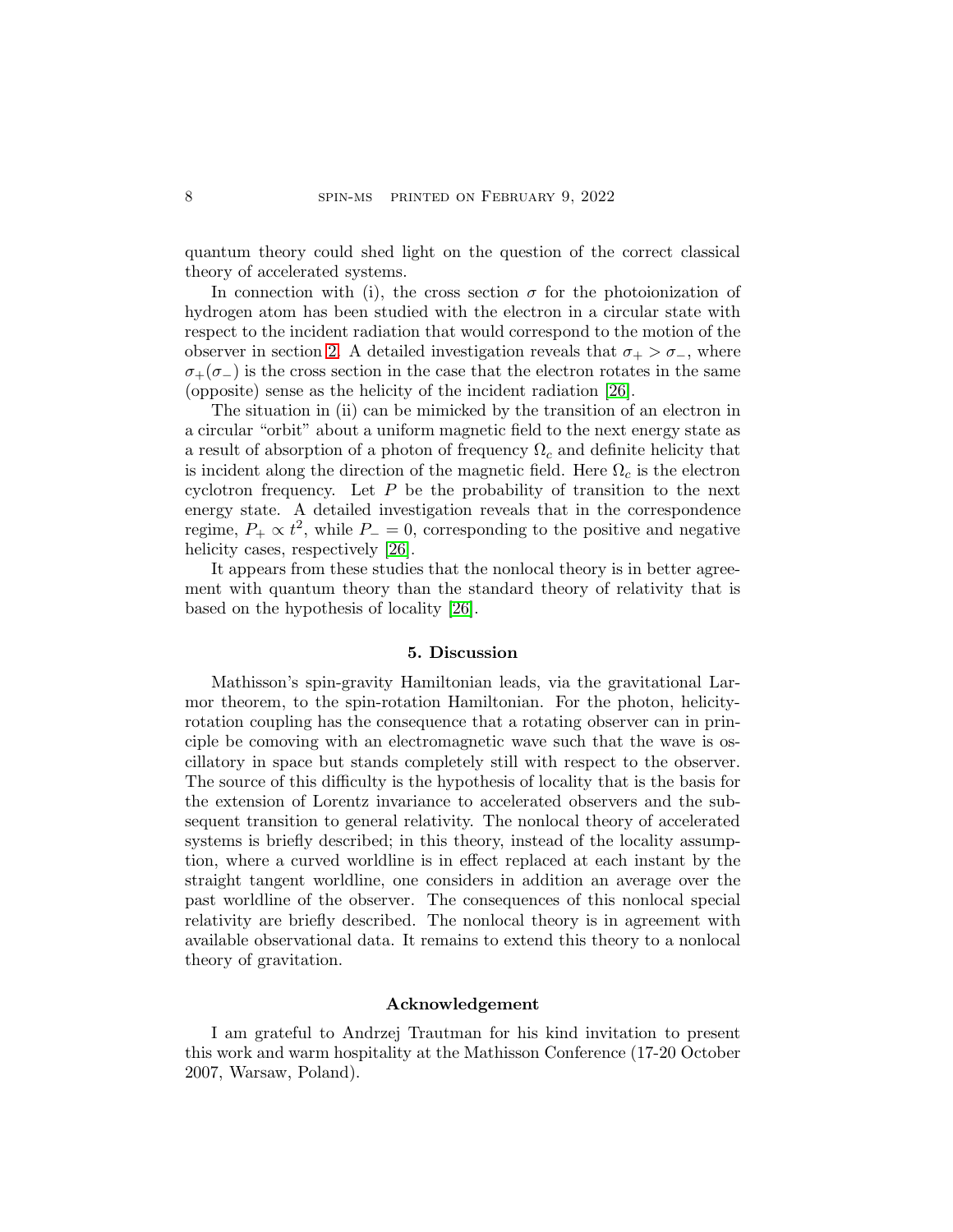## REFERENCES

- <span id="page-8-0"></span>[1] M. Mathisson, Acta Phys. Pol. 6, 163 (1937).
- <span id="page-8-1"></span>[2] A. Papapetrou, Proc. R. Soc. London 209, 248 (1951).
- <span id="page-8-2"></span>[3] W.G. Dixon, Phil. Trans. R. Soc. London A277, 59 (1974).
- <span id="page-8-3"></span>[4] C. Chicone, B. Mashhoon, B. Punsly, Phys. Lett. A343, 1 (2005); B. Mashhoon, D. Singh, Phys. Rev. D74, 124006 (2006).
- <span id="page-8-4"></span>[5] B. Mashhoon, Phys. Lett. A173, 347 (1993); Phys. Rev. Lett. 61, 2639 (1988).
- <span id="page-8-5"></span>[6] C.G. de Oliveira, J. Tiomno, Nuovo Cim. 24, 672 (1962); B. Mashhoon, Phys. Rev. D11, 2679 (1975); F.W. Hehl, W.-T. Ni, Phys. Rev. D42, 2045  $(1990)$ ; J. Audretsch, F.W. Hehl, C. Lämmerzahl, Lect. Notes Phys.  $410$ , 368 (1992); L. Ryder, J. Phys. A31, 2465 (1998); D. Singh, G. Papini, Nuovo Cim. B115, 223 (2000).
- <span id="page-8-6"></span>[7] B. Mashhoon, Lect. Notes Phys. **702**, 112 (2006).
- <span id="page-8-7"></span>[8] B. Mashhoon, Phys. Lett. A198, 9 (1995).
- <span id="page-8-8"></span>[9] B. J. Venema et al., Phys. Rev. Lett. 68, 135 (1992); D.J. Wineland et al., Phys. Rev. Lett. 67, 1735 (1991).
- <span id="page-8-9"></span>[10] G. Papini, Phys. Rev. D65, 077901 (2002); G. Lambiase, G. Papini, Phys. Rev. D70, 097901 (2004).
- <span id="page-8-10"></span>[11] A. J. Silenko, O.V. Teryaev, Phys. Rev. D76, 061101 (2007); A.J. Silenko, Acta Phys. Pol. B, these proceedings (2008).
- <span id="page-8-11"></span>[12] B. Mashhoon, Found. Phys. 16 (Wheeler Festschrift), 619 (1986).
- <span id="page-8-12"></span>[13] N. Ashby, Living Rev. Relativity **6**, 1 (2003).
- <span id="page-8-13"></span>[14] B. Mashhoon, R. Neutze, M. Hannam, G.E. Stedman, Phys. Lett. A249, 161 (1998); B. Mashhoon, Phys. Lett. A306, 66 (2002); J.D. Anderson, B. Mashhoon, Phys. Lett. A315, 199 (2003).
- <span id="page-8-14"></span>[15] P.A. Schilpp, Albert Einstein: Philosopher-Scientist, Library of Living Philosophers, Evanston, Illinois, 1949.
- <span id="page-8-15"></span>[16] B. Mashhoon, Phys. Lett. A145, 147 (1990); 143, 176 (1990).
- <span id="page-8-16"></span>[17] H.A. Lorentz, The Theory of Electrons, Dover, New York, 1952.
- <span id="page-8-17"></span>[18] A. Einstein, The Meaning of Relativity, Princeton University Press, Princeton, 1950.
- <span id="page-8-18"></span>[19] H. Weyl, Space-Time-Matter, Dover, New York, 1952.
- <span id="page-8-19"></span>[20] J. Bailey et al., Nature **268**, 301 (1977); Nucl. Phys. B150, 1 (1979).
- <span id="page-8-20"></span>[21] A.M. Eisele, Helv. Phys. Acta 60, 1024 (1987).
- <span id="page-8-21"></span>[22] B. Mashhoon, Phys. Rev. A47, 4498 (1993); 70, 062103 (2004); Phys. Lett. A366, 545 (2007).
- <span id="page-8-22"></span>[23] V. Volterra, Theory of Functionals and of Integral and Integro-Differential Equations, Dover, New York, 1959; F.G. Tricomi, Integral Equations, Interscience, New York, 1957.